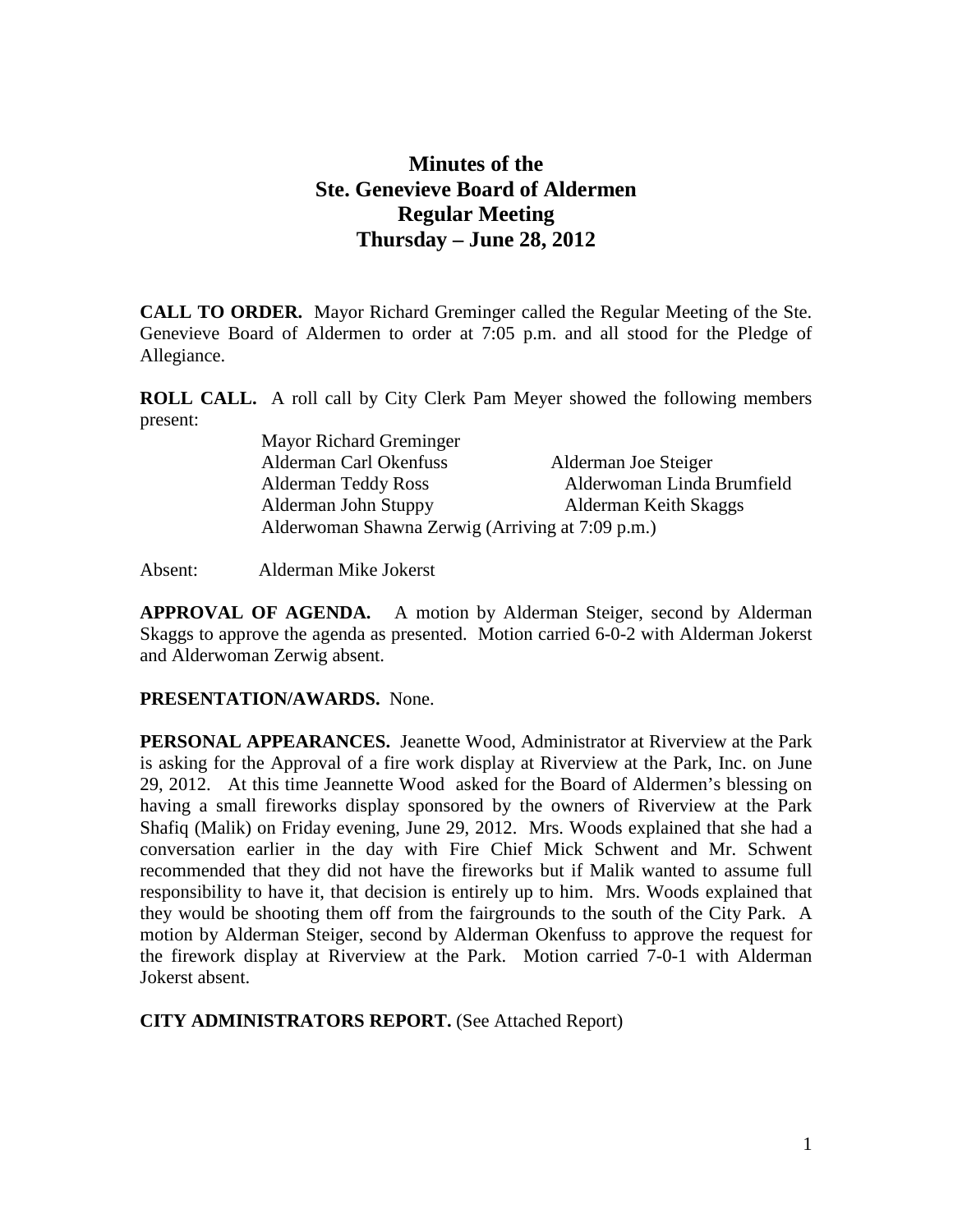### **STAFF REPORTS.**

Terry Merritt local manager with Alliance Water was available to answer any questions. (see attached report) Mr. Merritt reported that the water plant was operating at capacity on some days thus resulting in adding another working shift to the plant.

Dave Pinkley– Field Operations Supervisor for the City of Ste. Genevieve was available to answer any questions. Alderwoman Zerwig asked why the tree was removed at the proposed Dog Park. Dave said it was dead and a portion of it had already been removed last year. Mr. Pinkley reported that Missouri Petroleum will be back to repair some of the areas that were recently done in the slurry seal project downtown. Those areas have been marked. (See Attached Report)

Eric Bennett – Police Chief of the City of Ste. Genevieve was available to answer any questions. (See Attached Report).

Mick Schwent – Fire Chief (See Attached Report)

Alderwoman Zerwig had to leave (7:30 p.m.)

**COMMITTEE REPORTS.** Alderwoman Brumfield reported on the Channel 7/98 meeting. She reported that there is currently a vacancy on the Board if anyone is interested they meet on the last Tuesday of the month at 6:00 p.m. in the basement of City Hall. Alderman Steiger reported on the Tourism Advisory Commission meeting held last Friday, June  $22<sup>nd</sup>$ .

# **CONSENT AGENDA.**

**Minutes – Board of Aldermen Meeting Regular Meeting – June 14, 2012.** A motion by Alderwoman Brumfield, second by Alderman Stuppy to approve the minutes of the Board of Alderman Regular Meeting of June 14, 2012. Motion carried 6-0-2 with Alderman Jokerst and Alderwoman Z. A motion by Alderwoman Brumfield, second by Alderman Stuppy to approve the minutes of the Board of Alderman Regular Meeting of June 14, 2012. Motion carried 6-0-2 with Alderman Jokerst and Alderwoman Zerwig absent.

**Financial Report – May 2012.** A motion by Alderman Okenfuss, second by Alderwoman Brumfield to approve the May 2012 Financial Report. Motion carried 6-0-2 with Alderman Jokerst and Alderwoman Zerwig absent.

**RESOLUTION 2012-53. A resolution authorizing the use of City Buyout Property at 252 N. Third Street for a proposed Dog Park**. A motion by Alderman Okenfuss, second by Alderman Ross to approve Resolution 2012-53 authorizing the use of City Buyout property at 252 N. Third Street for a proposed Dog Park. Motion carried 6-0-2 with Alderman Jokerst and Alderwoman Zerwig absent.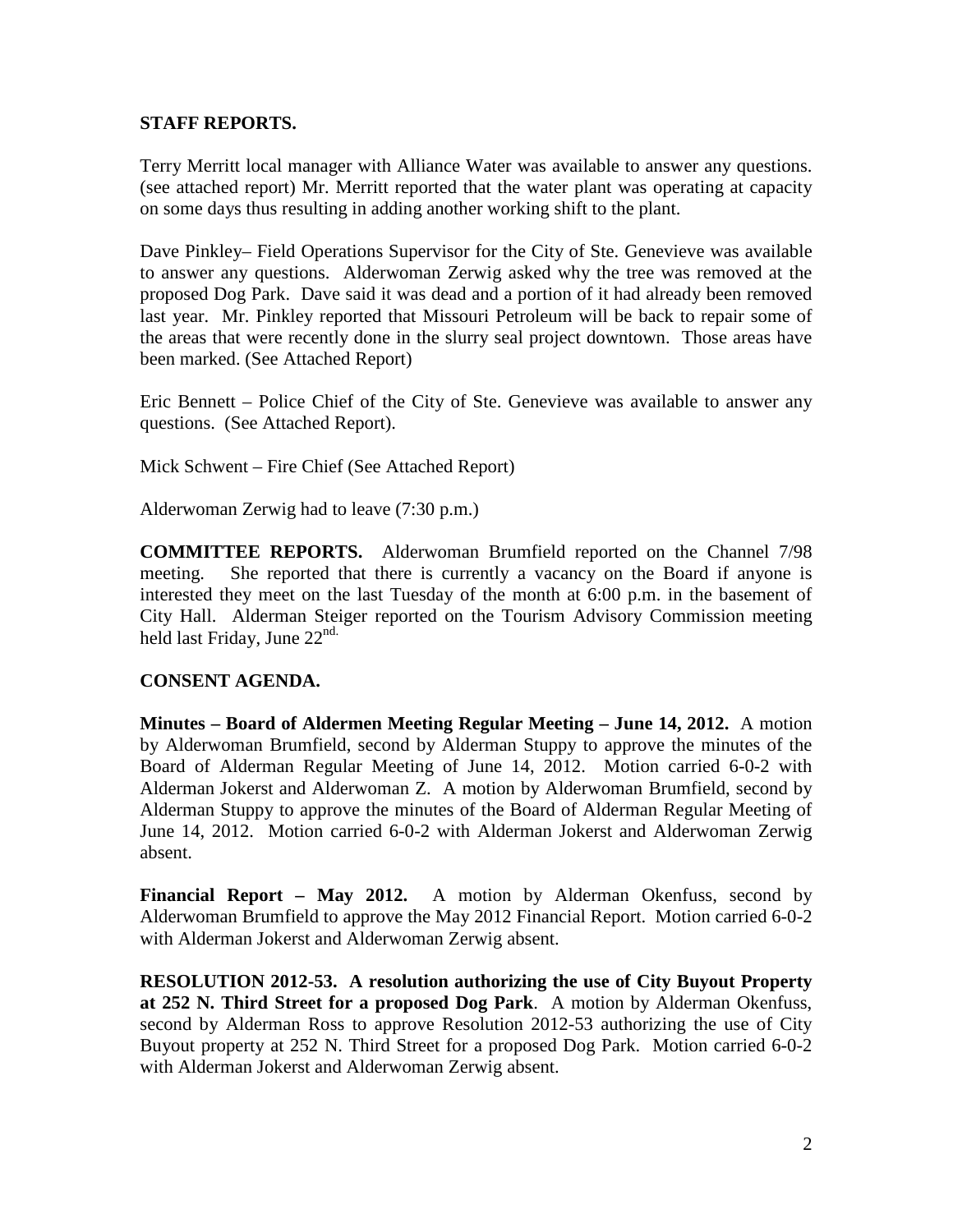#### **OLD BUSINESS**

**BILL NO. 3868**. **AN ORDINANCE TO REZONE A PARCEL OF LAND IN STE. GENEVIEVE, MISSOURI.** 2<sup>nd</sup> **READING.** A motion by Alderman Skaggs, second by Alderman Stuppy to approve Bill No. 3868, therefore Bill No. 3868 was placed on its second and final reading, read by title only, considered and passed by a roll call vote as follows: Ayes: Alderman Skaggs, Alderman Stuppy, Alderman Steiger, Alderwoman Brumfield, Alderman Okenfuss, and Alderman Ross Nays: None. Absent: Alderman Jokerst and Alderwoman Zerwig. Motion carried 6-0-2. Thereupon Bill No. 3868 was declared Ordinance No. 3808 signed by the Mayor and attested by the City Clerk.

**BILL NO. 3869. AN ORDINANCE ACCEPTING AND APPROVING A PLAT FOR THE NEW ADDITION OF CRESTLAWN CEMETERY WITHIN THE CITY LIMITS OF THE CITY OF STE. GENEVIEVE. 2nd READING.** A motion by Alderman Okenfuss, second by Alderwoman Brumfield to approve Bill No. 3869, therefore Bill No. 3869 was placed on its second and final reading, read by title only, considered and passed by a roll call vote as follows: Ayes: Alderman Skaggs, Alderman Stuppy, Alderman Steiger, Alderwoman Brumfield, Alderman Okenfuss, and Alderman Ross Nays: None. Absent: Alderman Jokerst and Alderwoman Zerwig. Motion carried 6-0-2. Thereupon Bill No. 3869 was declared Ordinance No. 3809 signed by the Mayor and attested by the City Clerk.

**BILL NO. 3870. AN ORDINANCE VACATING A PORTION OF SECOND STREET IN THE CITY OF STE. GENEVIEVE.**  $2^{nd}$  **READING.** A motion by Alderman Okenfuss, second by Alderman Skaggs to approve Bill No. 3870, therefore Bill No. 3870 was placed on its second and final reading, read by title only, considered and passed by a roll call vote as follows: Ayes: Alderman Skaggs, Alderman Stuppy, Alderman Steiger, Alderwoman Brumfield, Alderman Okenfuss, and Alderman Ross Nays: None. Absent: Alderman Jokerst and Alderwoman Zerwig. Motion carried 6-0-2. Thereupon Bill No. 3870 was declared Ordinance No. 3810 signed by the Mayor and attested by the City Clerk.

#### **NEW BUSINESS.**

**BILL NO. 3872. AN ORDINANCE APPROVING A BID PROPOSAL OF**  \$120,025.00 WITH ARMOR COMPANY OF ARNOLD TO ACQUIRE A 2010 **TYMCO MODEL 435 STREET SWEEPER.** 1<sup>ST</sup> READING. A motion by **TYMCO MODEL 435 STREET SWEEPER.** Alderman Skaggs, second by Alderwoman Brumfield, Bill No. 3872 was placed on its first reading, read by title only, considered and passed with an 6-0-2 vote of the Board of Aldermen with Alderman Jokerst and Alderwoman Zerwig absent. A motion by Alderman Okenfuss, second by Alderman Steiger to proceed with the second and final reading of Bill No. 3872. Motion carried 6-0-2 vote of the Board of Aldermen with Alderman Jokerst and Alderwoman Zerwig absent. A motion by Alderman Okenfuss, second by Alderman Skaggs, Bill No. 3872 was placed on its second and final reading, read by title only, considered and passed by a roll call vote as follows: Ayes: Alderman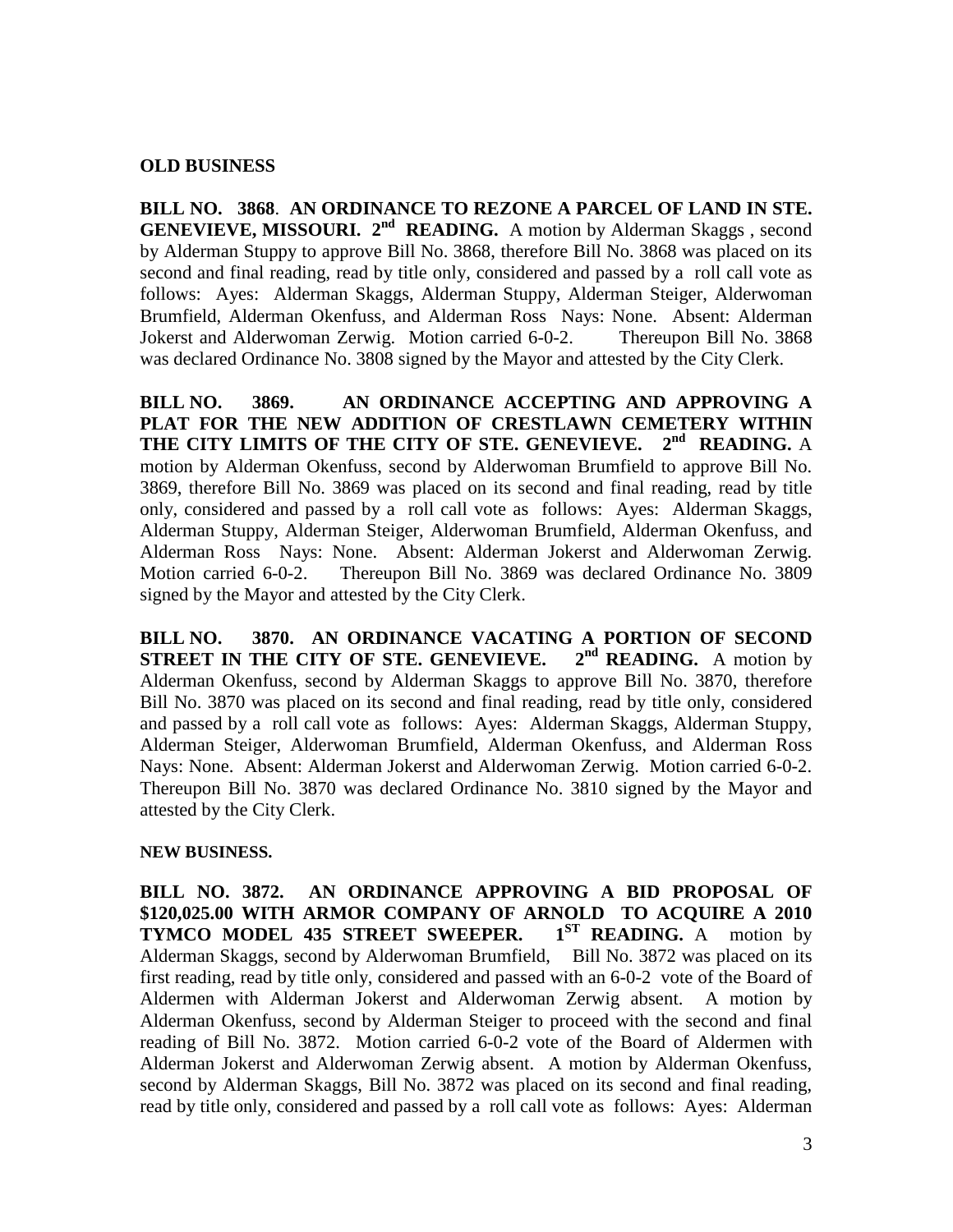Skaggs, Alderman Stuppy, Alderman Jokerst, Alderman Steiger, and Alderwoman Brumfield. Nays: None. Absent; Alderwoman Zerwig and Alderman Jokerst. Motion carried 6-0-2. Thereupon Bill No. 3872 was declared Ordinance No. 3811 signed by the Mayor and attested by the City Clerk.

**BILL. NO. 3873. AN ORDINANCE AUTHORIZING THE EXECUTION AND DELIVERY OF A TAX EXEMPT LEASE PURCHASE FINANCING FOR THE STREET SWEEPER. 1ST READING.** A motion by Alderman Okenfuss, second by Alderman Ross, Bill No. 3873 was placed on its first reading, read by title only, considered and passed with a 6-0-2 vote of the Board of Aldermen with Alderman Jokerst and Alderwoman Zerwig absent. A motion by Alderman Okenfuss, second by Alderman Ross to proceed with the second and final reading of Bill No. 3873. Motion carried 6-0-2 vote of the Board of Aldermen with Alderman Jokerst and Alderwoman Zerwig absent. A motion by Alderman Skaggs, second by Alderwoman Brumfield, Bill No. 3873 was placed on its second and final reading, read by title only, considered and passed by a roll call vote as follows: Ayes: Alderman Skaggs, Alderman Stuppy, Alderman Jokerst, Alderman Steiger, and Alderwoman Brumfield. Nays: None. Absent: Alderwoman Zerwig and Alderman Jokerst. Motion carried 6-0-2. Thereupon Bill No. 3873 was declared Ordinance No. 3812 signed by the Mayor and attested by the City Clerk.

# **PUBLIC COMMENTS – None.**

## **OTHER BUSINESS.**

Approval of Temporary Liquor License – Church of Ste. Genevieve for September  $8<sup>th</sup>$  &  $9<sup>th</sup>$ , 2012. A motion by Alderman Ross, second by Alderman Stuppy to approve the temporary liquor license for the Church of Ste. Genevieve. Motion carried 6-0-2 with Alderman Jokerst and Alderwoman Zerwig absent.

Approval of a Temporary Liquor License – Lion's Club for Jour De Fete August  $11<sup>th</sup>$  &  $12<sup>th</sup>$  & Back Stopper's October 7<sup>th</sup>, 2012. A motion by Alderman Okenfuss, second by Alderman Ross to approve both of the temporary liquor license request for the Lions Club. Motion carried 6-0-2 with Alderman Jokerst and Alderwoman Zerwig absent.

A motion by Alderman Steiger, second by Alderman Skaggs to approve the following annual liquor licenses: Orris/Sirros Entertainment, Old Brick House, Jan Brans, DBA Inn St. Gemme Beauvais, PAJCO, DBA Rhodes 101, The Anvil, Rehm's Place, Casey's, Rozier's County Mart, Dollar General Corp., C Barn, Show Me Shop, Sainte Gen. Winery, The Point, El Torero, Save-A-Lot, Oberle Meats, Weeks Diner, Jami's Holding Company, DBA: Hotel Ste. Gen. and Big Field Café. Motion carried 6-0-2 with Alderwoman Zerwig and Alderman Jokerst absent.

**MAYOR/BOARD OF ALDERMEN COMMUNICATION.** Mayor Greminger announced that the July  $4<sup>th</sup>$  Celebration in the Park was still going to be held and that the Fire Chief feels comfortable having it considering the location and the fact that the field can be watered down prior to the fireworks with the sprinkler system. Alderman Steiger